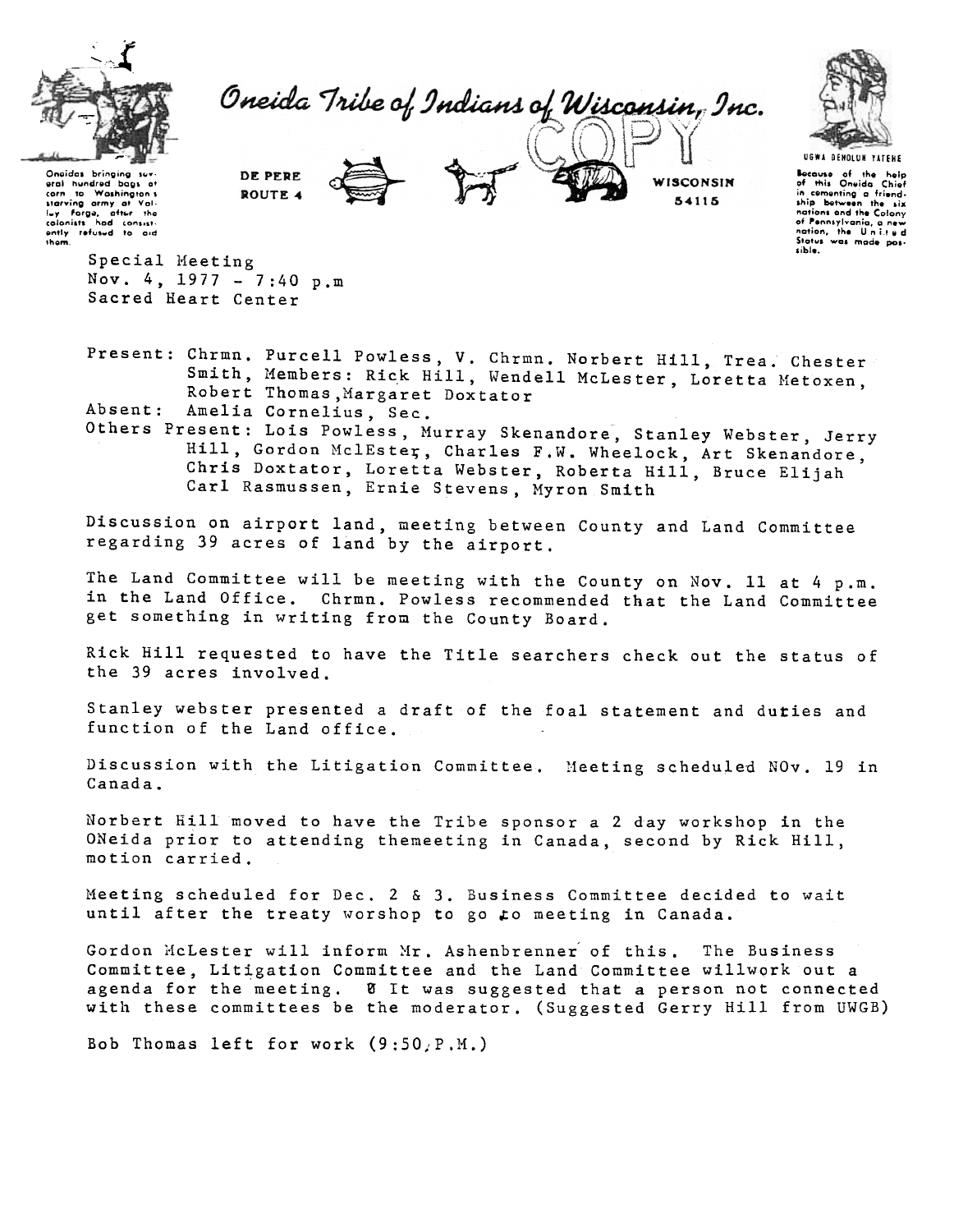Special Meeting Nov. 4, 1977 Page 2

It was suggested to invite Canada's Grand Council. The Chairman will s seek funds to compensate any Business Committee members who will have to take off from work.

Discussion of Land Committee, Letigation and Law Clerks being on the agenda for Business Committee meetings. All three will be on the agenda under the category of "land" because of over lapping information.

Wendell McLEstermoved to adjourn, second and carried. Time adjourned 10:30 p.m.